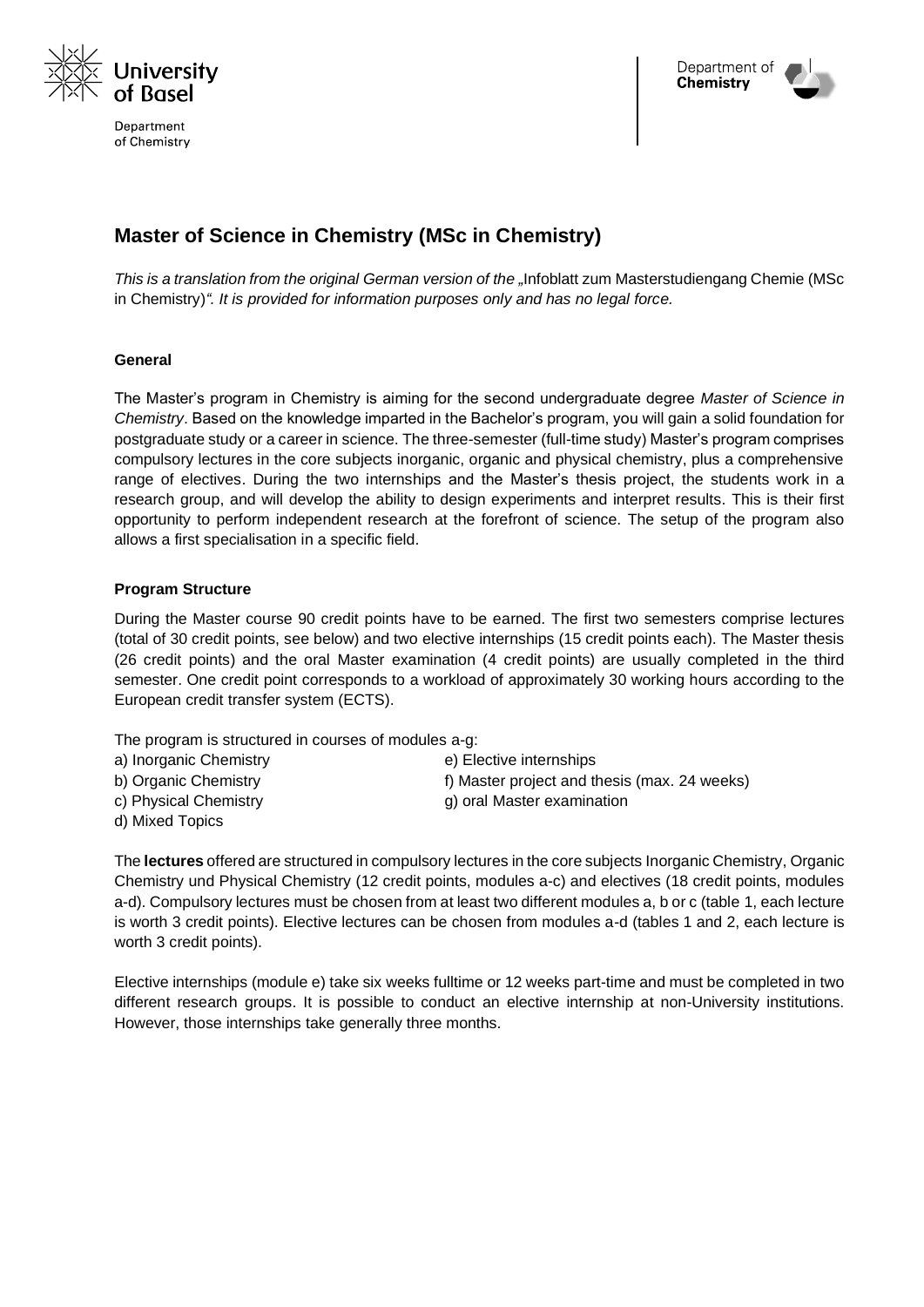## **Table 1: Selection of compulsory lectures in the Master's program (MSc in Chemistry)**

| <b>Compulsory Lectures (usually 3 credit points each)</b> |                                                                        |                                                                                     |  |
|-----------------------------------------------------------|------------------------------------------------------------------------|-------------------------------------------------------------------------------------|--|
| a) Inorganic Chemistry                                    | b) Organic Chemistry                                                   | c) Physical Chemistry                                                               |  |
| Metals in Biology                                         | <b>Chemical Biology</b>                                                | Soft Matter and Polymers                                                            |  |
| Photophysics and Photochemistry                           | Supramolecular Chemistry                                               | Dynamics of Molecules and Chemical<br>Reactions                                     |  |
| Colloidal Nanocrystals and Quantum<br>Dots                | Synthesis and Physical Properties of<br>Nanoscale Systems              | Molecular Simulations with Chemical<br>and Biological Applications                  |  |
| Surface Chemistry and Heterogenous<br>Catalysis           | Stereoselective Organic Synthesis                                      | Biomolecular Nanotechnology                                                         |  |
|                                                           | Introduction to NMR Spectroscopy of<br>Proteins and other Biomolecules | <b>Chemical Reaction Dynamics:</b><br>Physical Principles of Chemical<br>Reactivity |  |
|                                                           | <b>Total Synthesis of Natural Products</b>                             |                                                                                     |  |

(The complete list of lectures can be found in the course directory: http://vorlesungsverzeichnis.unibas.ch)

#### **Table 2: Selection of elective lectures in the Master's program (MSc in Chemistry)**

(The complete list of lectures can be found in the course directory: http://vorlesungsverzeichnis.unibas.ch)

| d) Elective Lectures / Mixed Topics (usually 3 credit points each)       |                                                                |                                                                          |  |
|--------------------------------------------------------------------------|----------------------------------------------------------------|--------------------------------------------------------------------------|--|
| <b>Bioanalytical Sciences</b>                                            | Organic Reactions in Industry -<br>Theory & Case Studies       | X-ray Crystallography                                                    |  |
| Testing Drugs - a Glimpse Into<br><b>Analytical Chemistry</b>            | Biocatalysis in organic synthesis                              | Electrochemistry - Basics and<br>Practice (lecture and practical course) |  |
| Analytical Chemistry of the<br>Atmosphere: Quantifying Climate<br>Change | Discovery and Optimization of<br><b>Bioactive Compounds</b>    |                                                                          |  |
| Forensic Chemistry and Toxicology                                        | Basics in Recombinant Protein<br>Production (practical course) |                                                                          |  |

#### **General Information**

Start of Program: The program can be started in the spring or in the fall semester.

Admission: An admission is possible with a Bachelor degree (BSc) in Chemistry from the University of Basel or with a degree from a University certified by the University of Basel. After application at the Student Administration Office, the dossier is subject-specific surveyed by the responsible examination commission. If the Bachelor degree is only partially recognized as equivalent by the faculty, the admission to the Master's program can be started with the additional requirement to earn credit points of the Bachelor's program. The decision is finally communicated in writing by the Student Administration Office.

Language of Instruction: Language of instruction in the MSc curriculum is English.

Application: Application is possible online on the website http://www.unibas.ch/anmeldung; application fee is CHF 100. $-$ . Application deadline for the fall semester is April 30<sup>th</sup>, for the spring semester November 30<sup>th</sup>.